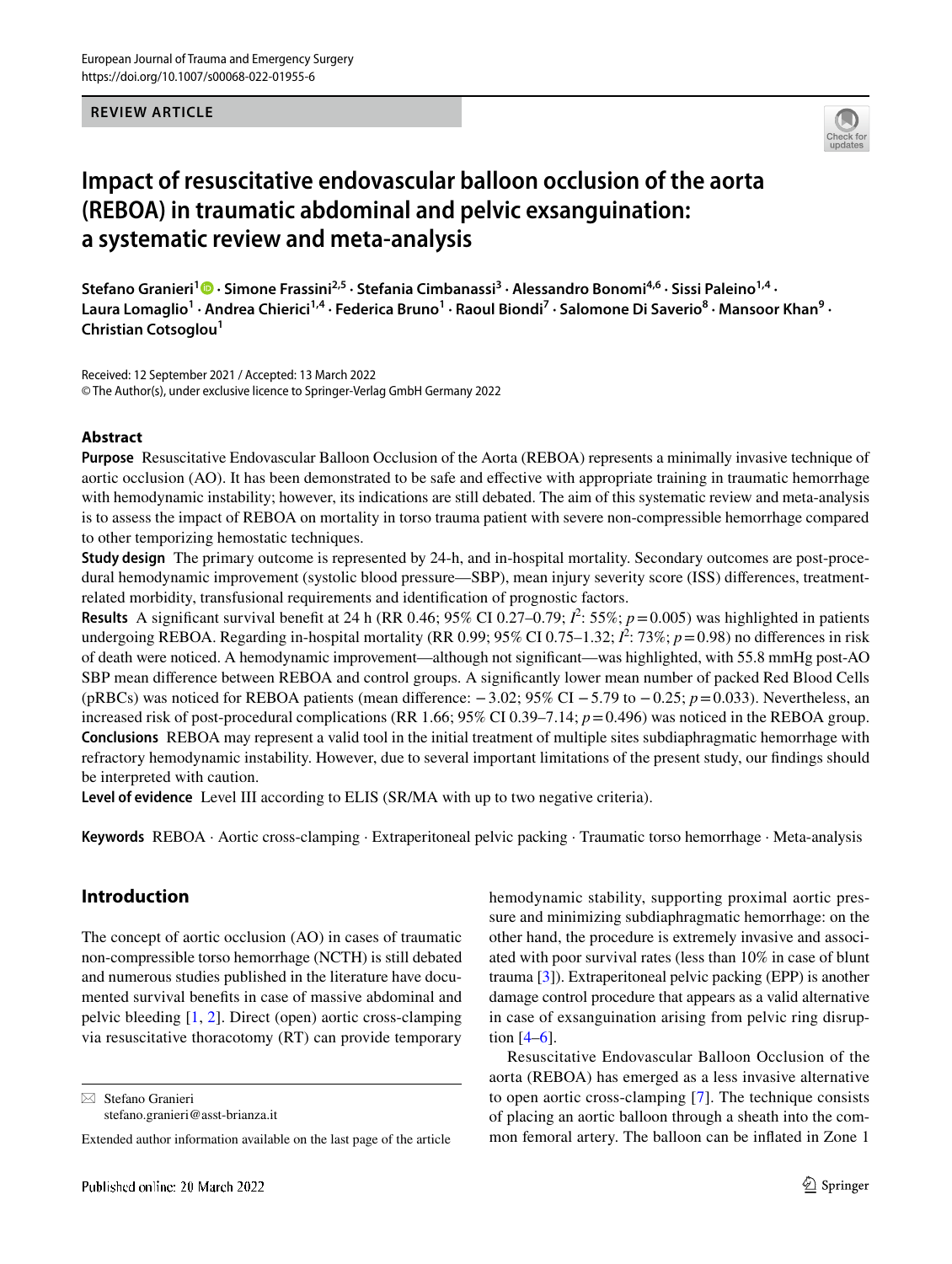(between the left subclavian artery and the celiac axis), Zone 2 (between the celiac axis and the lower margin of the renal arteries), or Zone 3 (between the lower margin of the renal arteries and the iliac bifurcation) [\[8](#page-11-6)] (Fig. [1\)](#page-1-0).

REBOA has been shown to be feasible and efective, with appropriate training, compared to RT: in fact, aortic occlusion helps controlling hemorrhages arising from any region below the site of occlusion, allowing for temporary hemodynamic stability before defnitive hemostasis can be performed.

However, clear evidence regarding its efectiveness is lacking as well as appropriate patients' selection and severe complications are described [[9\]](#page-11-7).

Our aim is to clarify the role of REBOA in case of traumatic hemorrhagic shock due to NCTH, compared to the most commonly employed emergent hemostatic alternatives—in particular RT and EPP.

# **Methods**

### **Search strategy**

A systematic review of the English-language literature was performed according to the Preferred Reporting Items for Systematic Reviews and Meta-Analyses (PRISMA) and AMSTAR (Assessing the methodological quality of systematic reviews) Guidelines [[10](#page-11-8), [11](#page-11-9)]. The meta-analysis was conducted following the MOOSE recommendations.

The systematic review protocol was registered on the International Prospective Register of Systematic Reviews— PROSPERO (registration ID: CRD42021243141).

The PubMed, Scopus, and Web of Science databases were screened without time restrictions up to March 22nd, 2021 using the keywords "trauma", "traumatic bleeding", "hemorrhage", "exsanguination", "abdominal, pelvic, abdomino-pelvic trauma", "resuscitative endovascular balloon occlusion of the aorta", "REBOA", "intra aortic balloon occlusion", "IABO", "aortic occlusion", "resuscitative thoracotomy" "extraperitoneal pelvic packing", "preperitoneal pelvic packing", "EPP". The research also included all the MeSH Terms. Articles without free full text available were searched through the University of Milan digital library and direct contact with authors. A hand-search of references of included studies and previous reviews on the topic was also performed to include additional relevant studies according to our selection criteria. Two investigators (SF, AB) carried out the literature search independently.

### **Inclusion criteria**

Only clinical studies reporting survival outcomes of patients suffering from traumatic NCTH with hemodynamic instability treated with REBOA were included.

A specifc population (P), intervention (I), comparator (C), outcome (O), and study design (S) (PICOS) framework was specifed to defne study eligibility, as recommended. In particular, the following criteria were outlined:

<span id="page-1-0"></span>**Fig. 1** Zones of REBOA deployment

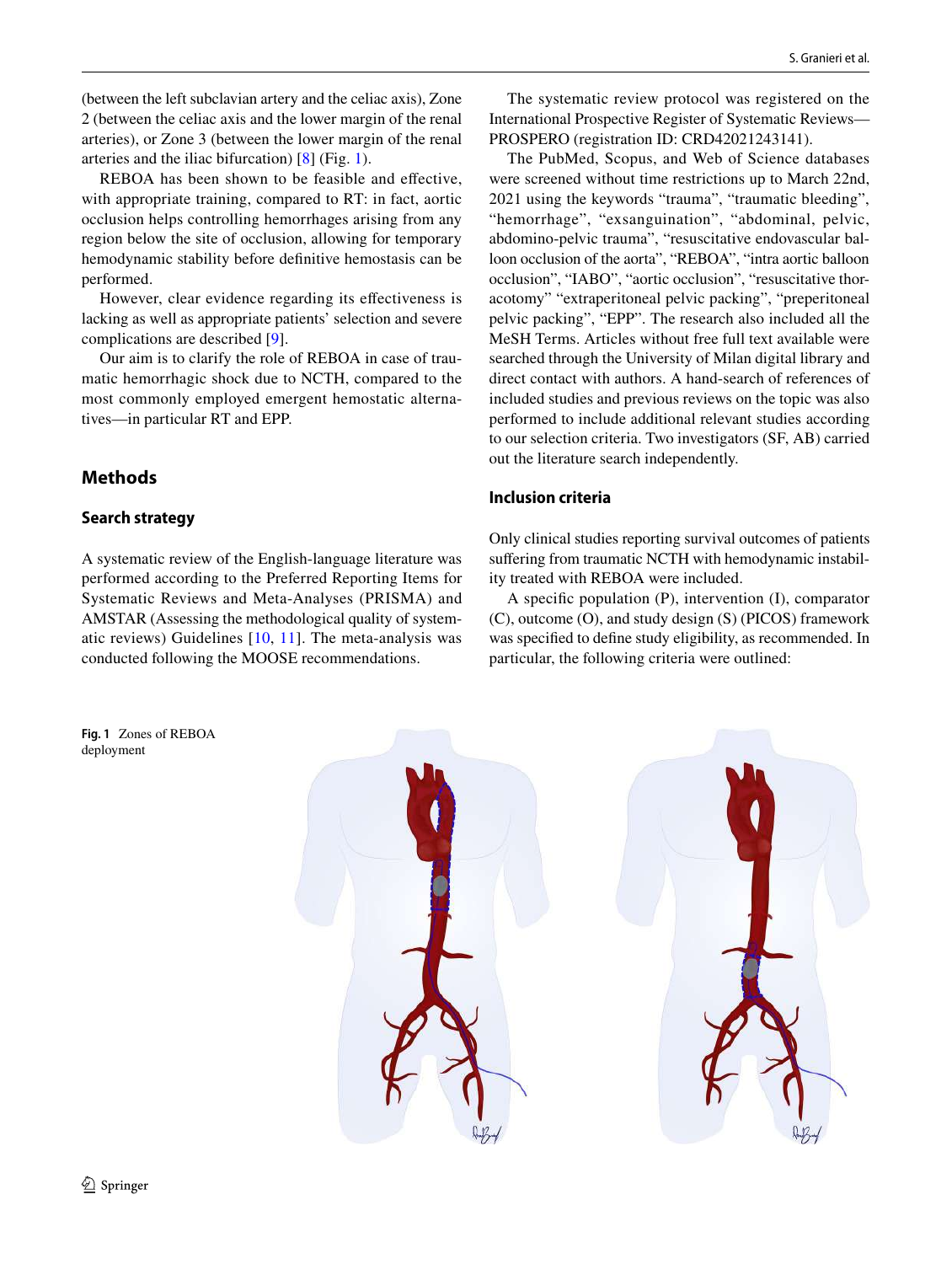- Population (P): patients suffering from blunt or penetrating traumatic torso hemorrhage with hemodynamic instability;
- Intervention (I): Partial or total aortic occlusion through resuscitative endovascular balloon occlusion of the aorta (REBOA);
- Comparison (C): patients undergoing other temporary hemostatic procedures such as RT with aortic crossclamping (ACC), and EPP;
- Outcomes (O): in-hospital mortality, post-treatment morbidity;
- Study design (S): all study designs.

Studies with insufficient reporting of the PICOS criteria were excluded.

#### **Exclusion criteria**

All preclinical studies were excluded from the review. Studies written in non-English language and studies reporting overlapping series were excluded as well. Similarly, case reports, editorials, previously published reviews, book chapters and commentaries were deemed not eligible.

#### **Systematic review process**

Mendeley reference software (Mendeley Ltd, London, UK) was used to identify and remove duplicates among identifed records. Overall, 1248 articles were preliminarily identifed by the literature search. After exclusion of duplicates, two independent reviewers (SF, AB) screened titles and abstracts of 1245 records. An a priori developed screening form was created to guide study selection. Investigators were blinded to each other's decisions. The disagreement was solved by a third party (SG), who supervised the systematic review process.

Twenty-fve articles were assessed for eligibility. Finally, eight studies fulflling all inclusion criteria were selected for qualitative and quantitative analysis. The fow-chart depicting the overall review process according to PRISMA is reported in Fig. [2](#page-3-0).

#### **Assessment of risk of bias**

The risk of bias was assessed for individual studies according to the ROBINS-I tool provided by the Cochrane Collaboration [[12\]](#page-11-10) independently by two investigators (SF, SP). The following domains were explored: (1) bias due to confounding; (2) bias in selection of participants into the study; (3) bias in classifcation of interventions; (4) bias due to departures from intended interventions; (5) bias due to missing data; (6) bias in measurement of outcomes; and (7) bias in selection of the reported results.

Data were collected according to the methodology proposed by Sterne [\[12](#page-11-10)] in a computerized spreadsheet. Bar and traffic light plots were created to display the results of the risk of bias assessment graphically.

#### **Data extraction and assessment of included studies**

Data were extracted independently by three authors (SG, SF, AB). Information about study design and methodology, participant demographics characteristics, mechanism and site of trauma, vitals on ED arrival and after hemostatic procedure (systolic blood pressure—SBP; heart rate—HR; Glasgow coma scale—GCS), injury severity score (ISS), aortic zone placement, REBOA access, occlusion time, type of occlusion (partial vs total), number of packed red blood cells (pRBCs), fresh-frozen plasma (FFP), platelet pools (PP) were gathered in a computerized spreadsheet (Microsoft Excel 2016; Microsoft Corporation, Redmond; WA). Twenty-four-hour, 48-h, overall survival and complication rates, as well as the increase in systolic blood pressure after hemostatic procedure were collected as well. An attempt to retrieve missing data was done through direct contact with the authors. In case of disagreement, two further investigators (SC, OC) helped resolve it through discussion.

Two authors (SP, FB) independently assessed the quality of evidence provided by each study using the Oxford Center for Evidence-Based Medicine scoring system [[13](#page-11-11)]. The methodological quality of each retrospective comparative study was assessed using the validated Newcastle–Ottawa Scale (NOS) [\[14\]](#page-11-12); studies that scored  $\geq$  7 were considered of high quality.

#### **Primary and secondary endpoints**

The primary outcome was represented by 24-h, and in-hospital mortality. Secondary outcomes were represented by post-procedural hemodynamic improvement (SBP), mean ISS diferences between the two groups, treatment-related morbidity, transfusional requirements and identifcation of prognostic factors.

#### **Statistical analysis**

Primary outcome measures were expressed in terms of Risk Ratio (RR) and 95% Confdence Intervals (CI) for overall survival and disease-free survival. Meta-analyses of binary outcomes were developed. Moreover, meta-analyses of proportion were performed to explore cumulative survival rates of diferent subgroups according to the site of injury.

Secondary outcome measures were reported as means/ standard deviation (SD) and RR with 95% CI. Mean SBPs were retrieved from each manuscript. Whenever not overtly reported, they were computed from medians, ranges,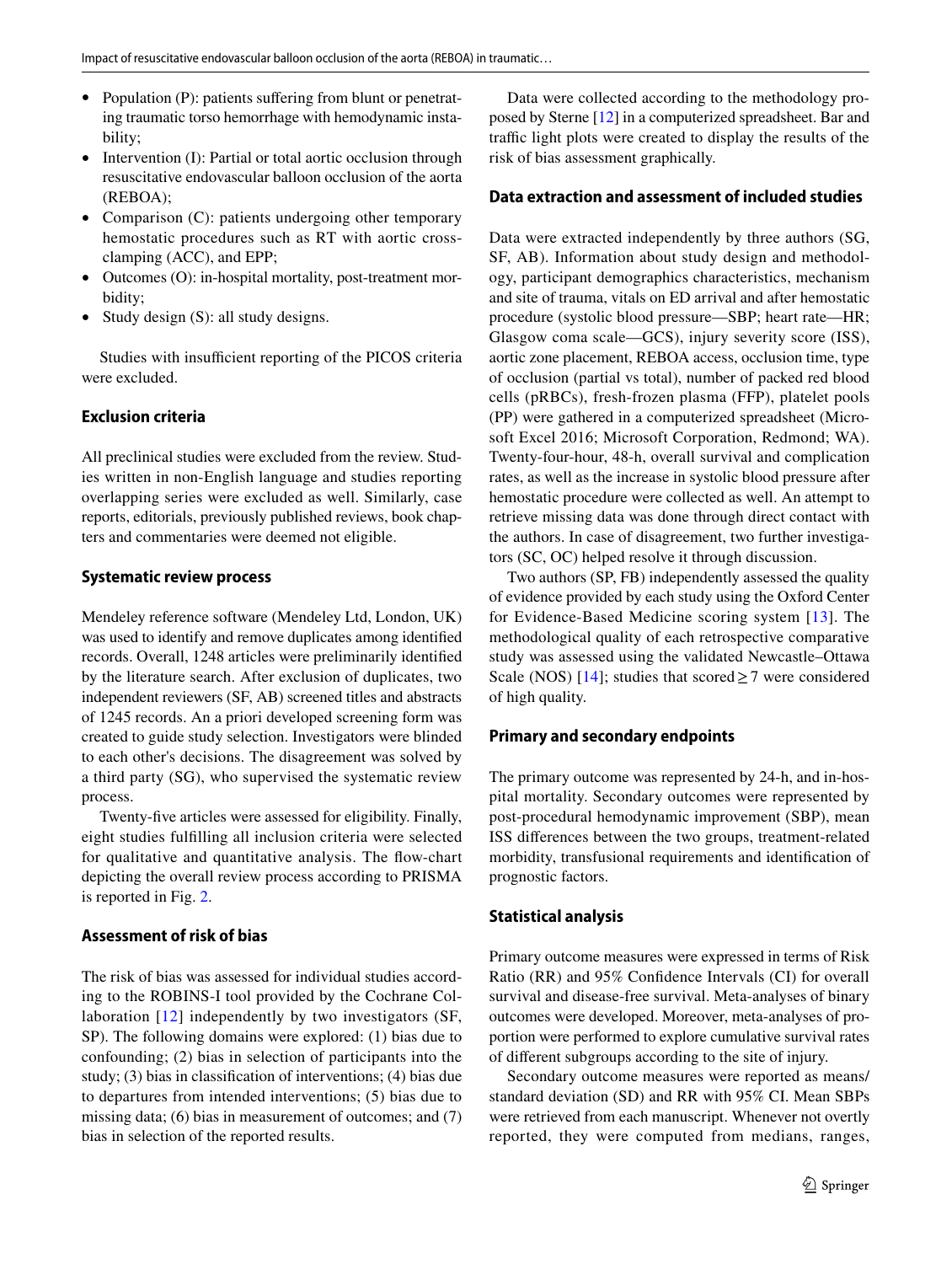

<span id="page-3-0"></span>**Fig. 2** PRISMA fow-diagram

interquartile ranges (IQR) and sample sizes according to Wan's method<sup>[[15\]](#page-11-13)</sup>. Meta-analyses of binary outcomes and means were developed.

Fixed and random efects models based on the Mantel–Haenszel method were built to assess the impact of heterogeneity on results. In the presence of low heterogeneity  $(<25\%)$ , a fixed-effect model was chosen to compute the outcome. The presence of outliers was investigated, and their efect sizes were excluded.

Heterogeneity between studies was quantified by  $I^2$  statistic and Cochran's Q test; cut-off values of  $25\%$ ,  $50\%$ , and 75% were considered as low, moderate, and high, respectively [\[16](#page-11-14)]. Sensitivity analyses were conducted after inspecting patterns of efect sizes and heterogeneity of the included studies. To identify studies overly contributing to heterogeneity Graphic Display of Heterogeneity (GOSH) plots were developed, and sensitivity analysis was conducted excluding studies predominantly responsible for heterogeneity. Alternatively, when the limited number of studies precluded the possibility to perform infuence analysis through GOSH plots, the leave-one-out method was used.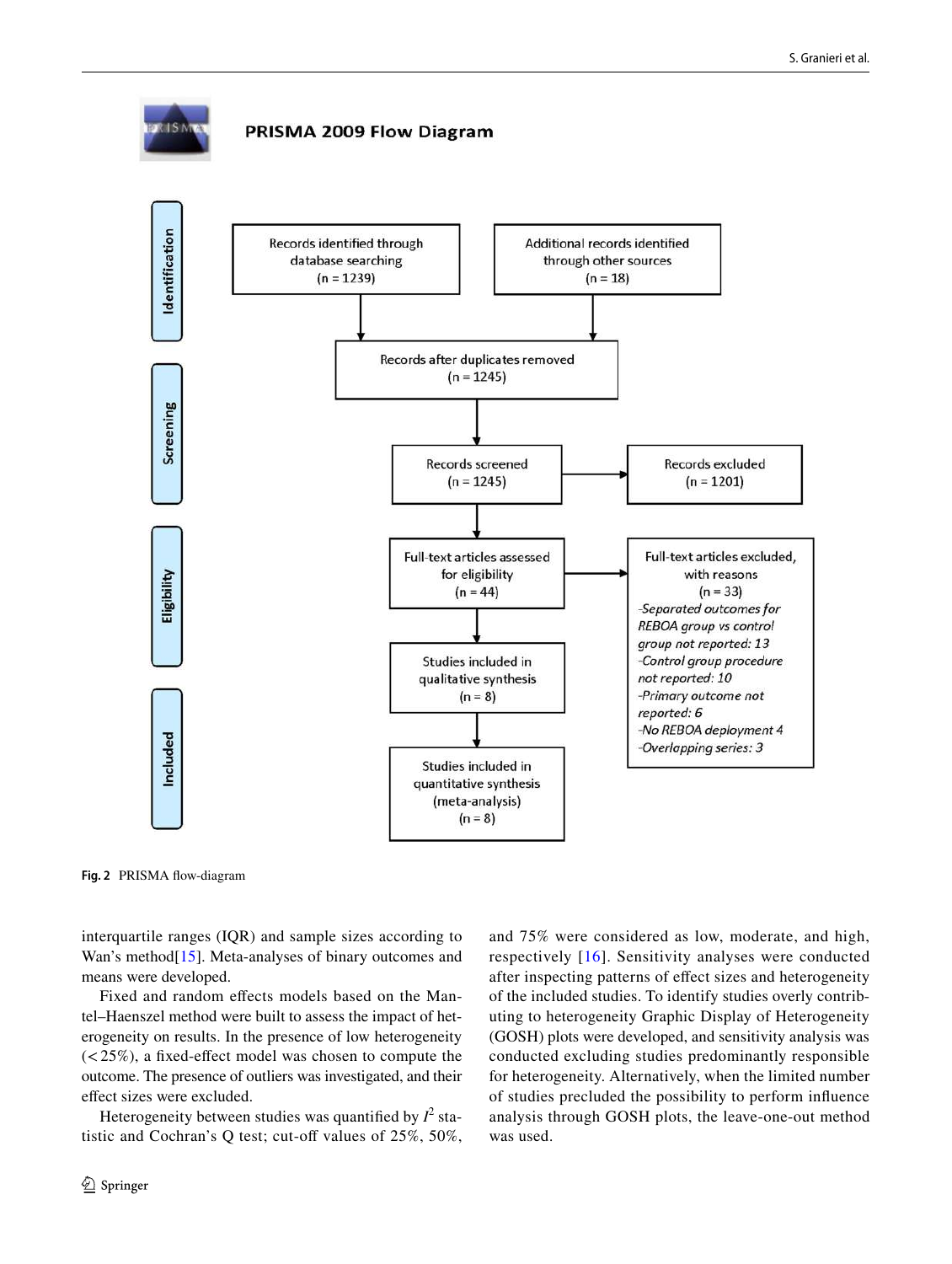Mixed-efects meta-regression models were developed to investigate the association between potential predictors of improved survival and efect size diferences. For this purpose, only patients undergoing aortic occlusion through REBOA were considered in the analysis. Due to the insuffcient number of included studies, the possibility to build multiple meta-regression was precluded. Therefore, the analysis was conducted exploring the moderators one by one.

Funnel plots were developed to explore publication bias, and Egger's test of the intercept was used to quantify funnel plots' asymmetry. Duval & Tweedie's trim-and-fll method was adopted to estimate and adjust the number and outcomes of missing studies each time Egger's test demonstrated signifcant asymmetry.

Statistical analysis was conducted with R statistical software (The Comprehensive R Archive Network—CRAN, ver.  $4.0.0 \times 64$ ) [[17\]](#page-11-15), using "meta", "metafor", "robvis" and "dmetar" packages [[18](#page-11-16)[–21](#page-11-17)].

#### **Results**

#### **Descriptive noncomparative analysis of included studies and primary endpoint**

Eight studies [[22–](#page-11-18)[29\]](#page-12-0) were included in the qualitative and quantitative analysis. All of them were retrospective except for the one published by Henry et al. [\[27\]](#page-12-1). The excluded studies were deemed ineligible due to lack of separated outcome data for REBOA and control groups, type of hemostatic procedure not specifed in the control group, and overlapping series.

In total, 3215 patients were included in the meta-analysis. Six out of 8 studies were conducted in USA trauma centers. The mean age was 44.3 years. The male population represented 79.1% of patients. In 2083 cases (64.8%), patients suffered from blunt trauma. Further study groups characteristics are reported in Table [1.](#page-5-0)

#### **Primary endpoint**

#### **Meta‑analysis of binary outcomes: 24‑h and in‑hospital mortality**

Five studies [[22](#page-11-18), [23](#page-12-2), [25](#page-12-3), [28](#page-12-4), [29](#page-12-0)] reported 24-h mortality rates. Meta-analysis of binary outcomes pointed out a reduced, although non-significant, risk of death for patients undergoing AO through REBOA (RR 0.71; 95% CI 0.31–1.63;  $I^2$ : 90.1%;  $p = 0.416$ ). The pooled mortality of REBOA patients was 23.5% (95% CI 0.15–0.35).

All studies reported data regarding in-hospital mortality. Meta-analysis of binary outcomes highlighted a reduced, although non-signifcant, risk of death for patients undergoing AO through REBOA (RR 0.90; 95% CI 0.70–1.16;  $I^2$ : 93.5%;  $p = 0.42$ ). The pooled in-hospital mortality of REBOA patients was 58.3% (95% CI 0.47–0.69). Four studies reported separated data regarding the aortic zone of balloon deployment. In the studies by Henry et al. [[27\]](#page-12-1), all the balloons were inflated in Zone 1, whereas in those by Asmar et al., Mikdad et al., and Frassini et al. [[25,](#page-12-3) [28](#page-12-4), [29](#page-12-0)] they were all deployed in Zone 3. Subgroup analysis pointed out a non-signifcant survival beneft for patients undergoing AO with REBOA in Zone 1 compared to ACC (RR 0.93; 95% CI 0.86–1.01). On the other hand, an increased, although not signifcant, mortality was noticed for patients undergoing AO in Zone 3 compared to EPP (RR 1.13; 95% CI 0.62–2.09;  $I^2$ : 71.2%).

**Sensitivity analysis** After conducting sensitivity analysis through the leave-one-out method, we excluded the study by Mikdad et al. [\[28](#page-12-4)]. A significant survival benefit at 24 h for patients belonging to the REBOA group was noticed (RR 0.46; 95% CI 0.27–0.79;  $I^2$ : 55%;  $p = 0.005$ ).

Regarding in-hospital mortality, GOSH plot analysis allowed to identify the studies by Bukur et al. and Henry et al. [[26,](#page-12-5) [27](#page-12-1)] as the ones overtly contributing to heterogeneity. After their exclusion, no diferences in risk of death were noticed between REBOA and control patients (RR: 0.99; 95% CI: 0.75–1.32;  $l^2$ :73%;  $p = 0.98$ ). The pooled in-hospital mortality of REBOA patients after sensitivity analysis was 62.7% (95% CI 0.52–0.72).

Subgroup analysis confrmed an increased mortality for patients undergoing AO in Zone 3 compared to EPP (RR: 1.13; 95% CI 0.62–2.09;  $l^2$ : 71%).

Meta-analysis of binary outcomes' forest plots, before and after sensitivity analysis, is shown in Fig. [3](#page-6-0). Meta-analysis of proportions' forest plots, before and after sensitivity analysis, is available in supplementary materials.

#### **Secondary endpoints**

#### **Meta‑analysis of means: hemodynamic improvement and ISS**

Only 4 studies [[22,](#page-11-18) [24](#page-12-6)[–26,](#page-12-5) [29\]](#page-12-0) reported data regarding ED arrival SBP. The study by Abe et al. [[22\]](#page-11-18) was excluded from the analysis because it reported medians without interquartile ranges; therefore computing means and SDs was not possible. The mean diference between REBOA and control groups was 6.9 mmHg (95% CI −37.1 to 50.9; *p*=0.65) (Fig. [4A](#page-7-0)).

Data regarding pre–post-procedural SBP were available only in 2 studies [[26,](#page-12-5) [29\]](#page-12-0). The mean difference between SBP before and after the procedure was 6.7 mmHg (95% CI  $-128.9$  to 142.2;  $p = 0.64$ ) for the control group and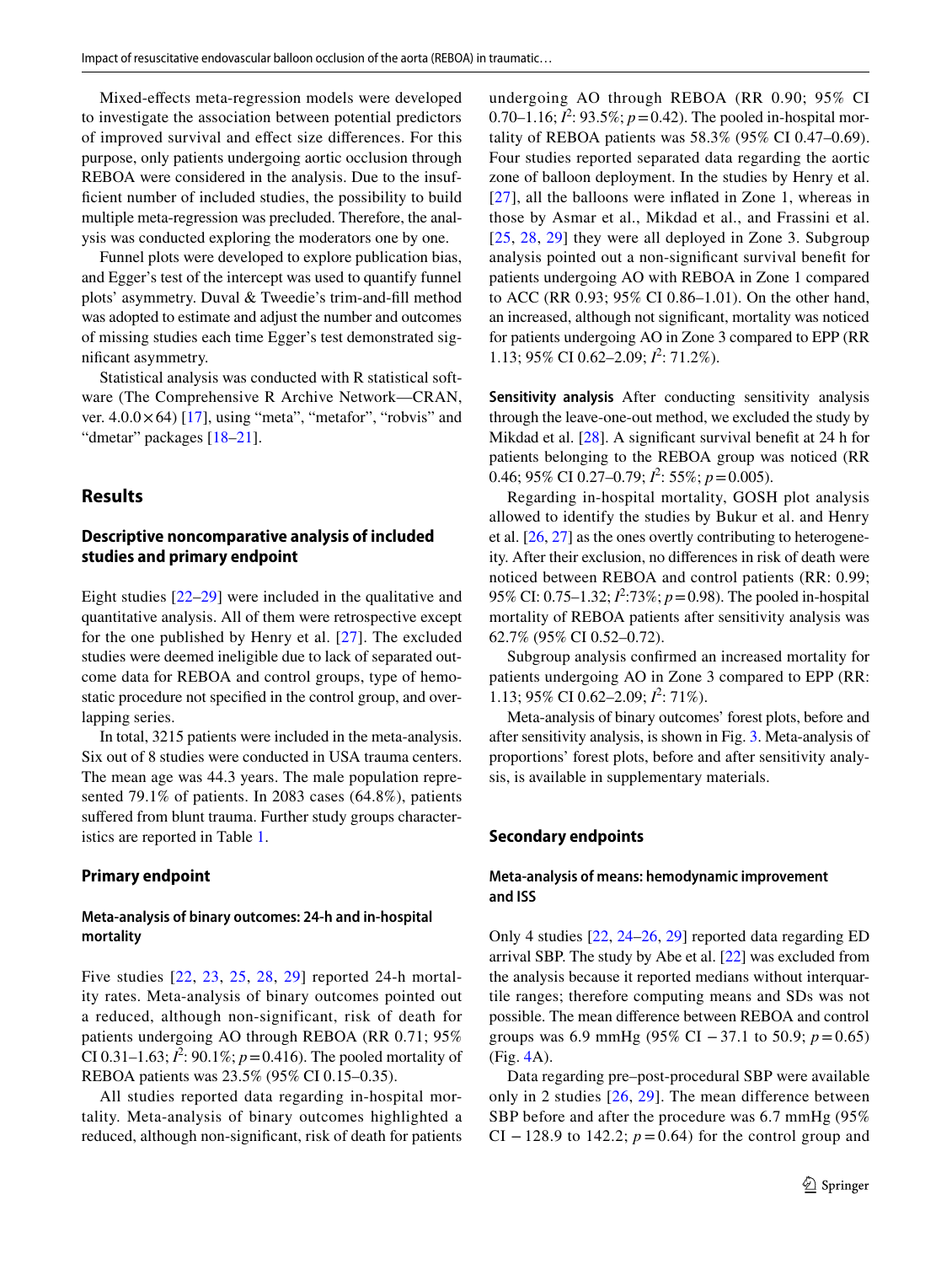<span id="page-5-0"></span>

| Table 1 Study characteristics          |       |                         |                      |               |                                                                                                                                |                        |                                     |                |                  |                         |              |         |                  |                                                                |                                                              |                   |
|----------------------------------------|-------|-------------------------|----------------------|---------------|--------------------------------------------------------------------------------------------------------------------------------|------------------------|-------------------------------------|----------------|------------------|-------------------------|--------------|---------|------------------|----------------------------------------------------------------|--------------------------------------------------------------|-------------------|
| Study                                  |       | Country OCLoE NOS Total | no of                | Mean<br>age   | female<br>Male–                                                                                                                | Mechanism<br>of injury | n REBOA pts                         |                | n Control<br>pts | Median<br>ISS           | <b>SS</b>    | Median  | Deaths<br>within | Deaths<br>within                                               | Overall<br>deaths                                            | Overall<br>deaths |
|                                        |       |                         | enrolled<br>patients |               |                                                                                                                                | (blunt:penetrating)    | Zone <sub>1</sub>                   | Zone 3         | RT               | <b>REBOA</b><br>EPP     |              | control | REBOA<br>$24-h$  | control<br>$24-h$                                              | <b>REBOA</b>                                                 | control           |
| Abe-2016                               | Japan | 2b                      | 304                  | 53.7          | 212/92                                                                                                                         | 283/21                 | 152                                 |                | 152              | 34                      | 36           | (mean)  | $\overline{24}$  | 77                                                             | 106                                                          | 122               |
| Moore-2015                             | USA   |                         | 96                   |               | 82/14                                                                                                                          | 48/48                  | $\overline{1}$                      | 5              | 72               | 28                      | 34           |         |                  | 51                                                             | 15                                                           | 65                |
| $\text{csn}$ e $\text{-}2019$<br>Duch- | USA   | 9p                      | $\overline{31}$      |               |                                                                                                                                | 31/0                   | $\overline{ }$                      |                | $\overline{24}$  | 42                      | $\ddagger$   |         |                  |                                                                | ی                                                            | $\overline{4}$    |
| Asmar $-2020$                          | USA   | 2b                      | 104                  |               |                                                                                                                                | 104/0                  |                                     | 52             | 52               | 28                      | 28           |         |                  | ്                                                              | $\overline{15}$                                              | 23                |
| Bukur-2020                             | USA   | 2b                      | 1458                 | 39.65         | 1181/277                                                                                                                       | 786/672                | 555                                 |                | 903              | 34                      | 33           |         |                  |                                                                | 285                                                          | 823               |
| Henry-2020                             | USA   | 2 <sub>b</sub>          | 998                  | 35            | 812/186                                                                                                                        | 607/391                | 364                                 | $\overline{C}$ | 634              | 35                      | 38           |         |                  |                                                                | 261                                                          | 488               |
| Mikdad-2020                            | USA   | 2b                      | 204                  | 45.3          | 133/71                                                                                                                         | 204/0                  | $\overline{\bullet}$                | 102            |                  | 34<br>102               | 34           |         | 33               | $\overline{18}$                                                | 53                                                           | 38                |
| Frassini-2021                          | ÉÁ    | ನೆ                      | $\overline{c}$       | $\frac{8}{3}$ | 17/03                                                                                                                          | 20/0                   |                                     | $\supseteq$    |                  | 30.94<br>$\overline{a}$ | 43<br>(mean) |         | 4                | $\mathcal{L}$                                                  | $\circ$                                                      | $\infty$          |
| Summary                                |       |                         | 3873                 | 46.3          | 2920/818                                                                                                                       | 2288/1293              | 1404                                | 177            | 2057 188         |                         |              |         | 127              | 274                                                            | 945                                                          | 1878              |
|                                        |       |                         |                      |               |                                                                                                                                | $(63.9\% / 36.1\%)$    |                                     |                |                  |                         |              |         |                  |                                                                |                                                              |                   |
| Complication rate<br>REBOA (%)         |       | Type of complication    |                      |               |                                                                                                                                |                        | Complication rate<br>control $(\%)$ |                |                  | Type of complication    |              |         |                  |                                                                |                                                              |                   |
| $\mathbf{r}$                           |       | Acute kidney injury     |                      |               |                                                                                                                                | $\circ$                |                                     |                |                  | Acute kidney injury     |              |         |                  |                                                                |                                                              |                   |
| 4.5                                    |       |                         |                      |               | Distal embolism; Local wound hematoma; Extremity ischemia                                                                      |                        |                                     |                |                  | Retained hemothorax     |              |         |                  |                                                                |                                                              |                   |
| 31.3                                   | drome |                         |                      |               | ischemia; venous Thromboembolism; extremity compartment syn-<br>Acute kidney injury; sepsis; local wound infection; lower limb | 48                     |                                     |                | drome            |                         |              |         |                  | Acute kidney injury; sepsis; local wound infection; lower limb | ischemia; venous ThromboEmbolism; extremity compartment syn- |                   |
|                                        |       |                         |                      |               |                                                                                                                                |                        |                                     |                |                  |                         |              |         |                  |                                                                |                                                              |                   |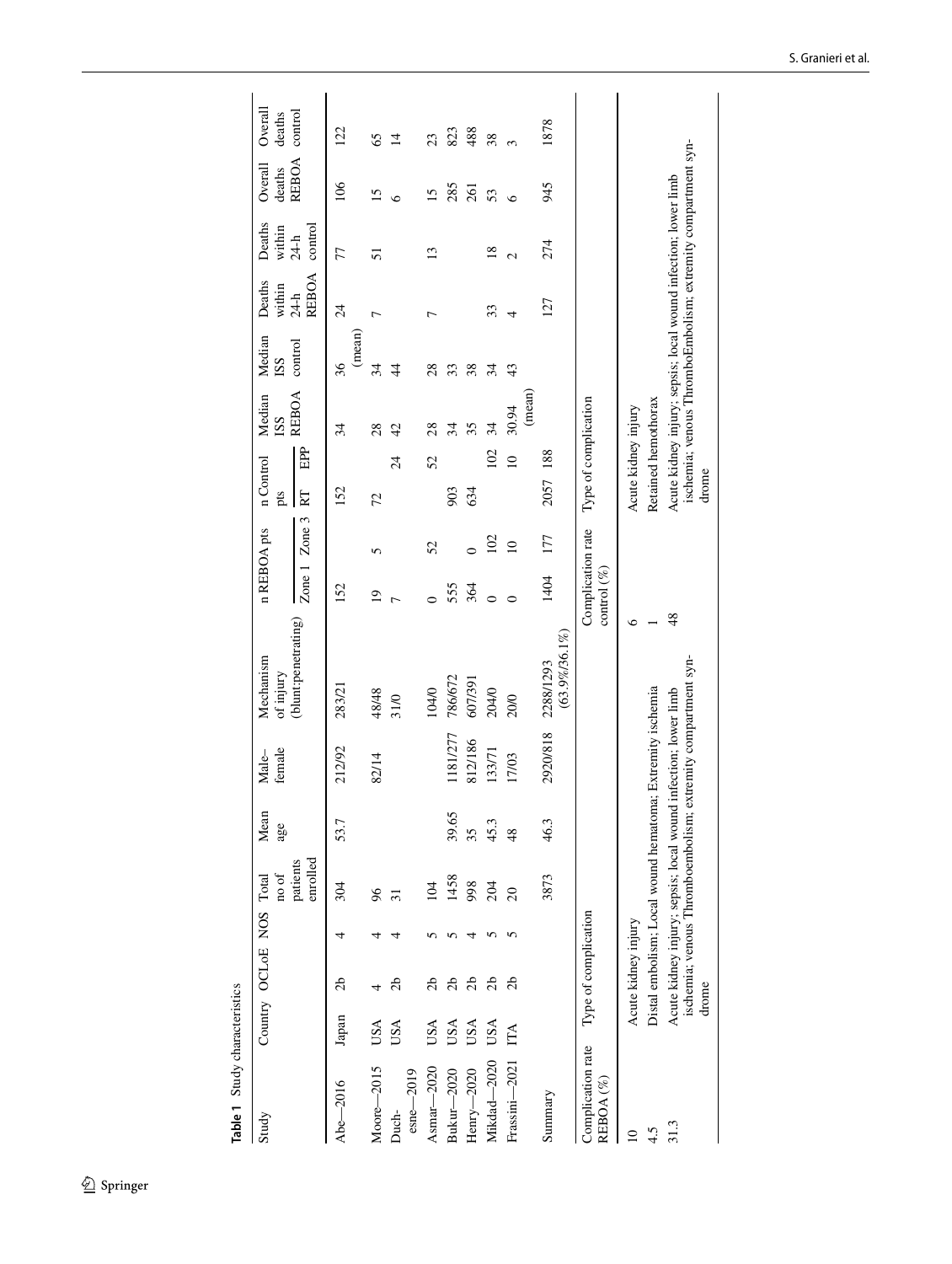

<span id="page-6-0"></span>**Fig. 3** Forest plots of **A** 24-h mortality of REBOA vs control patients; **B** in-hospital mortality of REBOA vs control patients; **C** of REBOA vs control patients after sensitivity analysis; **D** in-hospital mortality of REBOA vs control patients after sensitivity analysis

44.7 mmHg (95% CI − 308 to 397.4; *p* = 0.35) for the REBOA group, respectively.

Only two studies [[26](#page-12-5), [29](#page-12-0)] reported data regarding post-AO SBP. The mean difference between REBOA and control groups was 55.8 mmHg (95% CI – 119.7 to 231.4;  $p = 0.15$ ) (Fig. [4](#page-7-0)B).

Seven studies [[7,](#page-11-5) [24–](#page-12-6)[29](#page-12-0)] reported information regarding ISS in the two groups. We found a lower, although non-significant, mean ISS for patients undergoing REBOA compared to ACC (mean difference: −2.97; 95% CI – 6.36 to 0.[4](#page-7-0)2;  $I^2$ : 62.9%;  $p = 0.076$ ) (Fig. 4C).

Three studies [[24](#page-12-6), [25,](#page-12-3) [28](#page-12-4)] reported data regarding transfusional requirement. A significant lower mean of pRBCs (mean difference:  $-3.02$ ; 95% CI  $-5.79$  to − 0.25; *p* = 0.033) was noticed for REBOA patients (Fig. [4](#page-7-0)D).

#### **Meta‑analysis of binary outcomes: post‑procedural morbidity**

Three studies [[25,](#page-12-3) [26,](#page-12-5) [28](#page-12-4)] reported data regarding postprocedural morbidity. The comparison between the two groups highlighted an increased risk of complications for patients undergoing AO with REBOA (RR: 1.66; 95% CI: 0.39–7.14;  $p = 0.496$ ) (Fig. [4D](#page-7-0)).

#### **Meta‑analysis of prognostic factors related to survival**

Meta-regression analysis showed that raising ISS (RR 1.14; 95% CI 1.01–1.29;  $p = 0.035$ ) and increasing number of transfused pRBCs (RR 1.15; 95% CI 1.03–1.28; *p*=0.009) were the only variables signifcantly related to reduced survival. Year of publication, increasing SBP and HR at ED arrival as well as balloon deployment in Zone 3 were moderators associated with a trend towards a reduction in the risk of death. Detailed results are displayed in Table [2](#page-8-0). Forest plots of secondary endpoints and bubble plots of metaregression analysis are available in supplementary materials.

#### **Risk of bias assessment**

Figure [5A](#page-8-1) summarizes the risk of bias evaluation according to the latest version of the Cochrane Collaboration handbook. Serious risk of bias was detected in the domains "bias due to confounding" and "bias due to deviations from intended interventions". Moderate risk of bias was found mainly in the domain "bias due to selection of participants".

#### **Assessment of publication bias**

Egger's test of 24-h mortality meta-analyses did not highlight significant asymmetry  $(p = 0.582)$ , whereas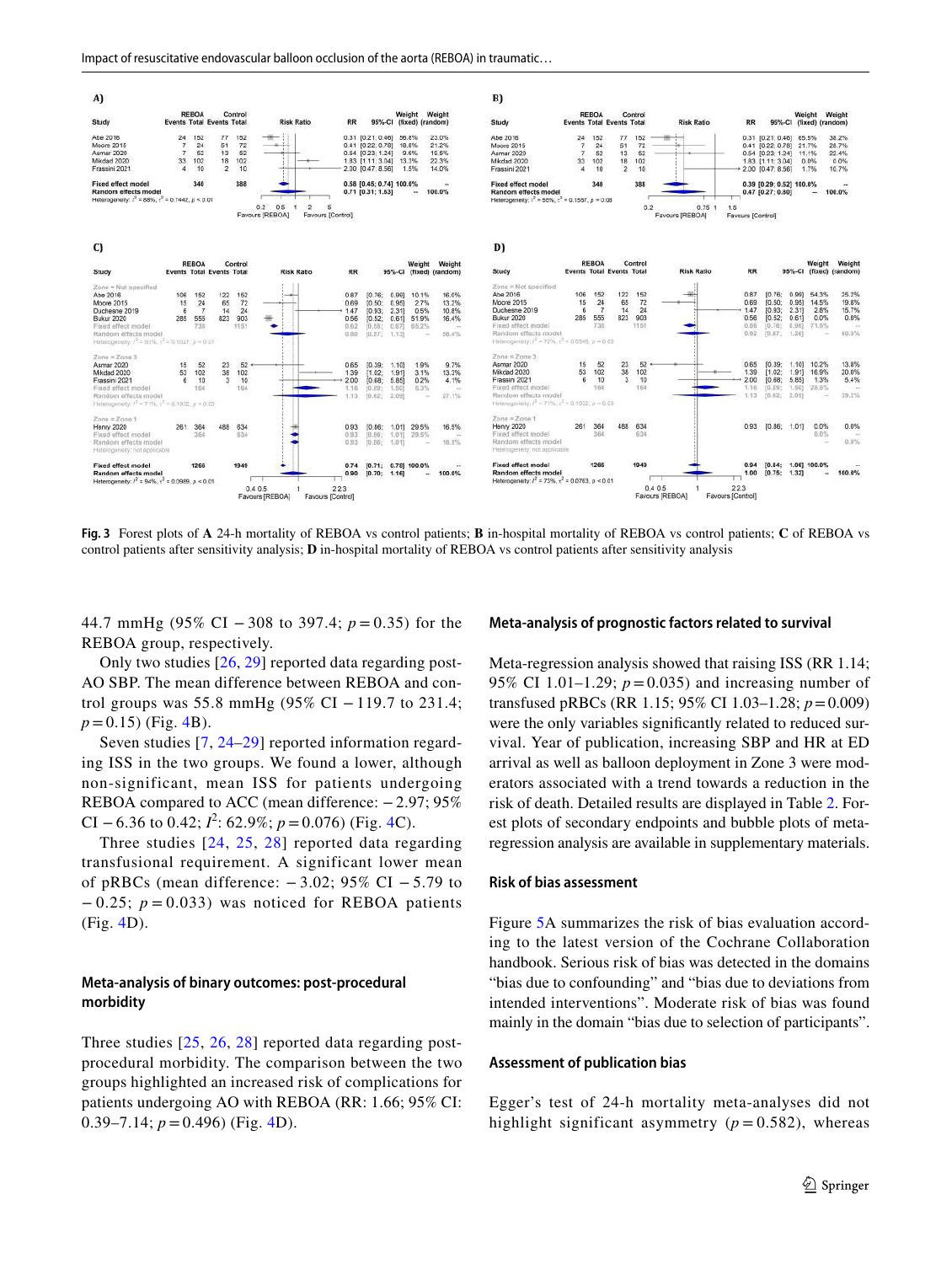# A)

|                                                                     |     |                   | <b>REBOA</b> |     |                | Control         |       |   |                        |    |    |         |                             | Weight | Weight           |
|---------------------------------------------------------------------|-----|-------------------|--------------|-----|----------------|-----------------|-------|---|------------------------|----|----|---------|-----------------------------|--------|------------------|
| Study                                                               |     | <b>Total Mean</b> |              |     | SD Total Mean  | <b>SD</b>       |       |   | <b>Mean Difference</b> |    |    | MD      | 95%-CI                      |        | (fixed) (random) |
| Duchesne 2019                                                       |     | 7 72.30 39.5      |              |     | 24 75.00 19.7  |                 |       |   |                        |    |    |         | $-2.70$ $[-33.00; 27.60]$   | 0.9%   | 22.0%            |
| <b>Asmar 2020</b>                                                   |     | 52 76.00 10.0     |              |     | 52 77.00 8.0   |                 |       |   |                        |    |    | $-1.00$ | $[-4.48; 2.48]$             | 68.4%  | 27.3%            |
| <b>Bukur 2020</b>                                                   |     | 555 81.60 48.5    |              |     | 903 37.00 53.2 |                 |       |   |                        |    |    |         | 44.60 [39.28; 49.92]        | 29.3%  | 27.1%            |
| Frassini 2021                                                       |     | 10 47.40 32.4     |              |     |                | 10 65.80 22.3 + |       |   |                        |    |    |         | $-18.40$ $[-42.78; 5.98]$   | 1.4%   | 23.6%            |
| <b>Fixed effect model</b>                                           | 624 |                   |              | 989 |                |                 |       |   |                        |    |    |         | 12.09 [ 9.21; 14.97] 100.0% |        | $\overline{a}$   |
| Random effects model                                                |     |                   |              |     |                |                 |       |   |                        |    |    |         | 6.90 [-37.13; 50.93]        | --     | 100.0%           |
| Heterogeneity: $I^2 = 98.53\%$ , $\tau^2 = 976.0646$ , $p \le 0.01$ |     |                   |              |     |                |                 |       |   |                        |    |    |         |                             |        |                  |
|                                                                     |     |                   |              |     |                | -40             | $-20$ | 0 | 20                     | 40 | 60 | 80      |                             |        |                  |
| B)                                                                  |     |                   |              |     |                |                 |       |   |                        |    |    |         |                             |        |                  |

|                                                                                           |     |                   | <b>REBOA</b> |     |                  | Control |                                       |       |                              |        | Weight         | Weight           |
|-------------------------------------------------------------------------------------------|-----|-------------------|--------------|-----|------------------|---------|---------------------------------------|-------|------------------------------|--------|----------------|------------------|
| Study                                                                                     |     | <b>Total Mean</b> |              |     | SD Total Mean SD |         | <b>Mean Difference</b>                | MD    |                              | 95%-CI |                | (fixed) (random) |
| <b>Bukur 2020</b>                                                                         |     | 555 101.20 48.1   |              |     | 903 36.00 56.6   |         |                                       | 65.20 | 59.76; 70.64]                |        | 97.7%          | 68.5%            |
| Frassini 2021                                                                             |     | 10 122.80 46.4    |              |     | 10 87.34 34.6    |         |                                       | 35.46 | $[-0.41; 71.33]$             |        | 2.3%           | 31.5%            |
| <b>Fixed effect model</b>                                                                 | 565 |                   |              | 913 |                  |         |                                       |       | 64.53 [ 59.15; 69.91] 100.0% |        |                |                  |
| Random effects model<br>Heterogeneity: $l^2 = 61.25\%$ , $\tau^2 = 270.8696$ , $p = 0.11$ |     |                   |              |     |                  |         |                                       |       | 55.83 [-119.70; 231.36]      |        | $\overline{a}$ | 100.0%           |
|                                                                                           |     |                   |              |     |                  |         | 50 100 150 200 250<br>$-100 - 50 = 0$ |       |                              |        |                |                  |

# C)

|                                                            |      |                             | <b>REBOA</b> |      |                             | Control |    |                        |  |    |                                 |        | Weight                               | Weight           |
|------------------------------------------------------------|------|-----------------------------|--------------|------|-----------------------------|---------|----|------------------------|--|----|---------------------------------|--------|--------------------------------------|------------------|
| Study                                                      |      | Total Mean SD Total Mean SD |              |      |                             |         |    | <b>Mean Difference</b> |  | MD |                                 | 95%-CI |                                      | (fixed) (random) |
| Moore 2015                                                 |      | 24 32.60 12.6               |              |      | 72 40.00 24.2 ←             |         |    |                        |  |    | $-7.40$ $[-14.93; 0.13]$        |        | 2.5%                                 | 7.1%             |
| Duchesne 2019                                              |      | 7 42.60 3.7                 |              |      | 24 42.60 12.6               |         |    |                        |  |    | $0.00$ [-5.74; 5.74]            |        | 4.3%                                 | 10.3%            |
| Asmar 2020                                                 |      | 52 26.00 12.2               |              |      | 52 24.60 9.1                |         |    |                        |  |    | 1.40 [-2.74: 5.54]              |        | 8.2%                                 | 14.7%            |
| <b>Bukur 2020</b>                                          |      | 555 33.70 14.1              |              |      | 903 38.70 24.5 $\leftarrow$ |         |    |                        |  |    | $-5.00$ [ $-6.98$ ; $-3.02$ ]   |        | 35.9%                                | 22.8%            |
| <b>Henry 2020</b>                                          |      | 364 33.00 11.9              |              |      | 634 36.30 20.1              |         |    |                        |  |    | $-3.30$ $[-5.29; -1.31]$        |        | 35.8%                                | 22.8%            |
| Mikdad 2020                                                |      | 102 34.70 12.0              |              |      | 102 35.30 13.5              |         |    |                        |  |    | $-0.60$ [ $-4.11$ : 2.91]       |        | 11.5%                                | 16.9%            |
| Frassini 2021                                              |      | 10 30.90 10.5               |              |      | 10 43.00 10.0 $\leftarrow$  |         |    |                        |  |    | $-12.10$ [ $-21.09$ ; $-3.11$ ] |        | 1.7%                                 | 5.4%             |
| <b>Fixed effect model</b>                                  | 1114 |                             |              | 1797 |                             |         |    |                        |  |    |                                 |        | $-3.33$ [ $-4.52$ ; $-2.14$ ] 100.0% |                  |
| Random effects model                                       |      |                             |              |      |                             |         |    |                        |  |    | $-2.97$ [ $-6.36$ ; 0.42]       |        | $\cdots$                             | 100.0%           |
| Heterogeneity: $l^2$ = 62.86%, $\tau^2$ = 5.1834, p = 0.01 |      |                             |              |      |                             |         |    |                        |  |    |                                 |        |                                      |                  |
|                                                            |      |                             |              |      |                             |         | -6 | $-2$                   |  |    |                                 |        |                                      |                  |

# D)

|                                                           |     |                   | <b>REBOA</b> |     |                            | Control |  |                        |  |   |    |                               |        | Weight                               | Weight           |
|-----------------------------------------------------------|-----|-------------------|--------------|-----|----------------------------|---------|--|------------------------|--|---|----|-------------------------------|--------|--------------------------------------|------------------|
| Study                                                     |     | <b>Total Mean</b> |              |     | SD Total Mean SD           |         |  | <b>Mean Difference</b> |  |   | MD |                               | 95%-CI |                                      | (fixed) (random) |
| Duchesne 2019                                             |     | 7 27.30 19.3      |              |     | 24 26.60 32.3 $\leftarrow$ |         |  |                        |  |   |    | 0.70 [-18.57; 19.97]          |        | 2.1%                                 | 2.1%             |
| Asmar 2020                                                |     | 52 12.30 14.5     |              |     | 52 15.60 10.7 $\leftarrow$ |         |  |                        |  |   |    | $-3.30$ $[-8.20; 1.60]$       |        | 32.1%                                | 32.1%            |
| Mikdad 2020                                               |     | 102 14.30 11.3    |              |     | 102 17:30 13:5             |         |  |                        |  |   |    | $-3.00$ [ $-6.42$ ; 0.42]     |        | 65.9%                                | 65.9%            |
| <b>Fixed effect model</b>                                 | 161 |                   |              | 178 |                            |         |  |                        |  |   |    |                               |        | $-3.02$ [ $-5.79$ ; $-0.25$ ] 100.0% |                  |
| Random effects model                                      |     |                   |              |     |                            |         |  |                        |  |   |    | $-3.02$ [ $-4.72$ ; $-1.32$ ] |        |                                      | 100.0%           |
| Heterogeneity: $l^2 = 0.00\%$ , $\tau^2 = 0$ , $p = 0.93$ |     |                   |              |     |                            |         |  |                        |  |   |    |                               |        |                                      |                  |
|                                                           |     |                   |              |     |                            |         |  |                        |  | 6 |    |                               |        |                                      |                  |

### E)

|                                                                   |    | <b>REBOA</b> |                                  | Control |                 |     |                   |                   |           |                          | Weight                   | Weight           |
|-------------------------------------------------------------------|----|--------------|----------------------------------|---------|-----------------|-----|-------------------|-------------------|-----------|--------------------------|--------------------------|------------------|
| Study                                                             |    |              | <b>Events Total Events Total</b> |         |                 |     | <b>Risk Ratio</b> |                   | <b>RR</b> | 95%-CI                   |                          | (fixed) (random) |
| Asmar 2020                                                        |    | 52           | 3                                | 52      |                 |     |                   |                   | 1.67      | [0.42; 6.62]             | 5.1%                     | 28.4%            |
| <b>Bukur 2020</b>                                                 | 25 | 555          | 9                                | 903     |                 |     |                   |                   |           | 4.52 [2.13; 9.61]        | 11.6%                    | 34.5%            |
| Mikdad 2020                                                       | 32 | 102          | 49                               | 102     |                 |     |                   |                   |           | $0.65$ $[0.46; 0.93]$    | 83.3%                    | 37.2%            |
| <b>Fixed effect model</b>                                         |    | 709          |                                  | 1057    |                 |     |                   |                   |           | 1.15 [0.86; 1.55] 100.0% |                          | ٠.               |
| Random effects model                                              |    |              |                                  |         |                 |     |                   |                   |           | 1.66 [0.39; 7.14]        | $\overline{\phantom{a}}$ | 100.0%           |
| Heterogeneity: $l^2 = 91\%$ , $\tau^2 = 1.4593$ , $\rho \le 0.01$ |    |              |                                  |         |                 |     |                   |                   |           |                          |                          |                  |
|                                                                   |    |              |                                  |         | 0.2             | 0.5 |                   | 5                 |           |                          |                          |                  |
|                                                                   |    |              |                                  |         | Favours [REBOA] |     |                   | Favours [Control] |           |                          |                          |                  |

<span id="page-7-0"></span>**Fig. 4** Forest plots of secondary outcomes. **A** ED arrival SBP mean diference (mmHg); **B** post-AO SBP mean diference (mmHg); **C** ISS mean diference; **D** pRBCs transfused in the frst 24-h mean diference; **E** post-procedural morbidity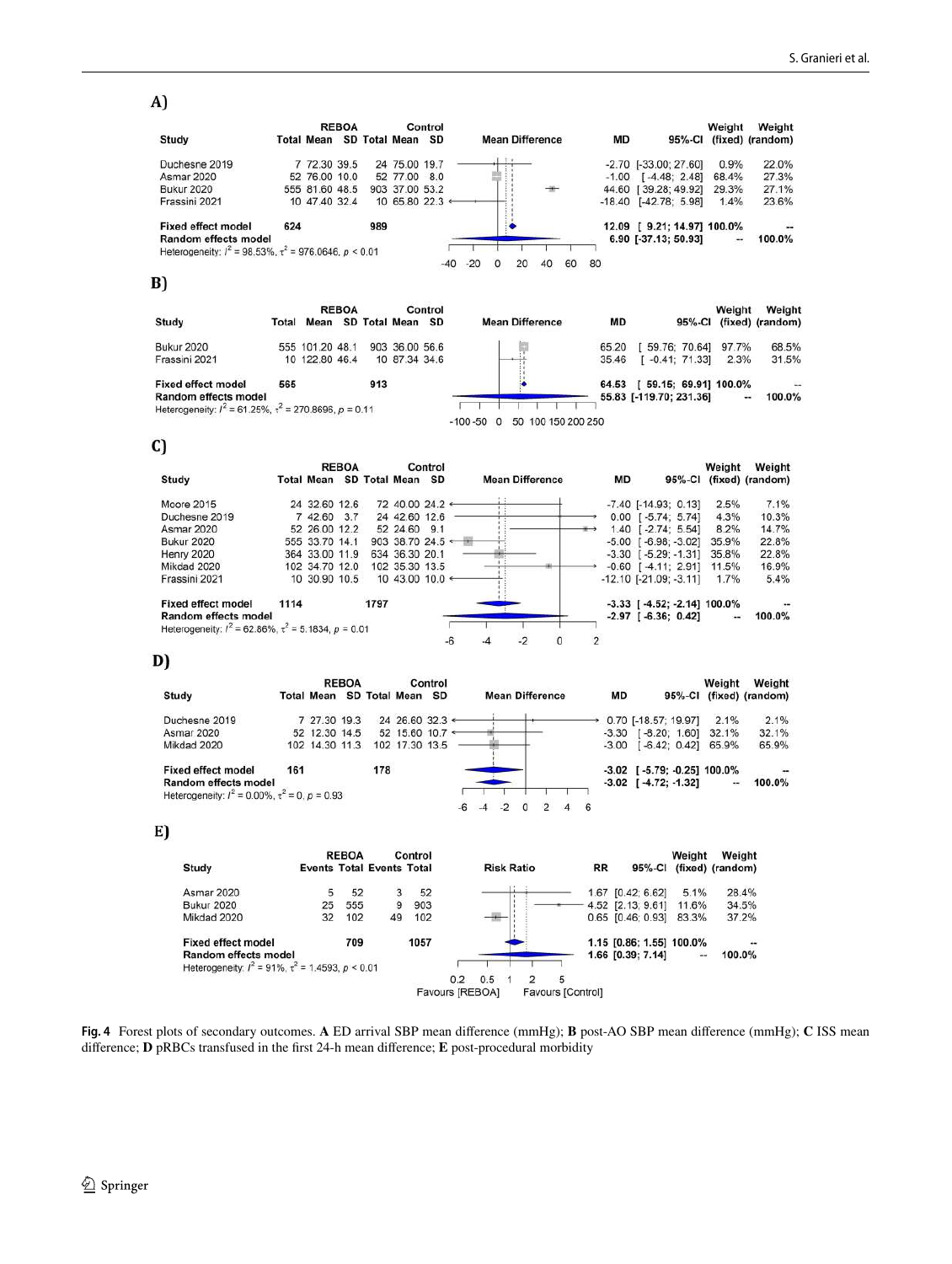<span id="page-8-0"></span>**Table 2** Meta-regression analysis of prognostic factors

| Variable                                     | Number of      | <b>RR</b> | 95% CI |      | $\boldsymbol{p}$ | $I^2$ (%) | $R^2$ (%)    |
|----------------------------------------------|----------------|-----------|--------|------|------------------|-----------|--------------|
|                                              | studies        |           | LB     | UB   |                  |           |              |
| Year of publication                          | 10             | 0.86      | 0.69   | 1.07 | 0.183            | 89.6      | 1.6          |
| <b>SBP</b>                                   | 4              | 0.98      | 0.91   | 1.05 | 0.621            | 83.6      | $\mathbf{0}$ |
| <b>ISS</b>                                   | 9              | 1.12      | 0.99   | 1.28 | 0.073            | 86.7      | 17.1         |
| pRBCs                                        | 5              | 1.06      | 0.89   | 1.24 | 0.5              | 93.5      | $\mathbf{0}$ |
| <b>FFPs</b>                                  | $\overline{4}$ | 1.03      | 0.83   | 1.28 | 0.793            | 92.8      | $\mathbf{0}$ |
| <b>PPs</b>                                   | 3              | 1.29      | 0.86   | 1.95 | 0.211            | 19.5      | 39.4         |
| Zone of balloon deploy- 5<br>ment $(Zone 3)$ |                | 0.18      | 0.04   | 0.73 | 0.017            | 84.5      | 36.2         |

 $A$ 



<span id="page-8-1"></span>**Fig. 5 A** Barplot of risk of bias; Funnel plots of publication bias for 24-h (**B**), and in-hospital (**C**) mortality

signifcant asymmetry was detected for in-hospital mortality  $(p=0.012)$ . Contour enhanced funnel plots of publication bias are reported in Fig. [5B](#page-8-1)–C.

# **Discussion**

The present study was designed to evaluate the efficacy of REBOA compared to other temporary hemostatic techniques in hemodynamically unstable patients suffering from major trauma with non-compressible torso hemorrhage. Our analysis evaluated the survival outcome of these patients, the hemodynamic improvement and the incidence of complications related to diferent treatments.

Compared to the largest systematic review and metaanalysis published to date [[9\]](#page-11-7), the current manuscript has been designed to focus exclusively on the use of REBOA in exsanguination from major trauma.

Our results suggested a potential beneficial role of REBOA in NCTH, but several considerations must be made.

First, our analysis highlighted a significant beneficial role for patients treated with REBOA in terms of 24-h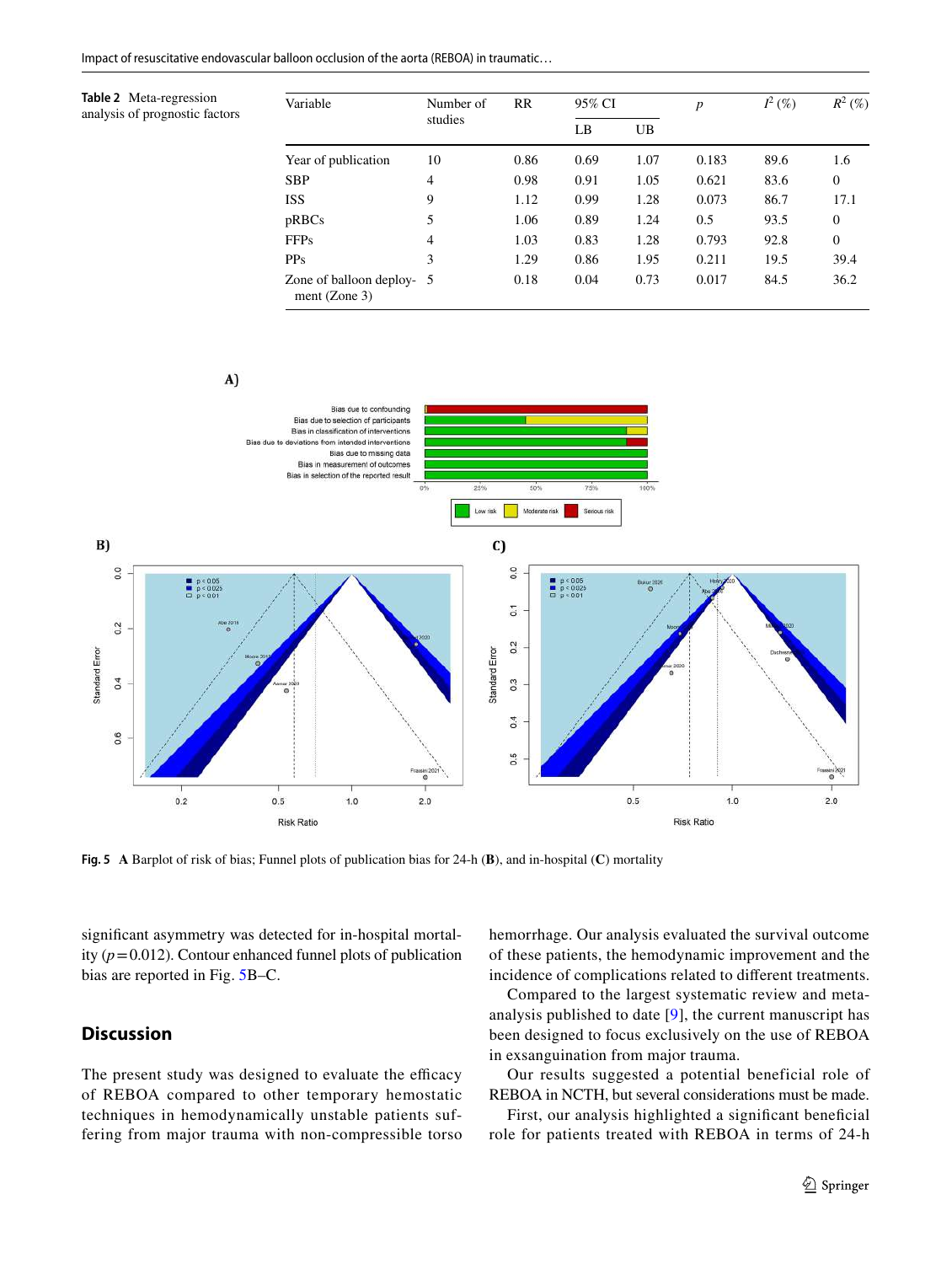mortality. Of notice, the original comparison including fve studies failed to point out any signifcant diference and was burdened by severe heterogeneity  $(I^2 = 88\%)$ . Sensitivity analysis allowed us to detect the study published by Mikdad et al. as the one mainly contributing to heterogeneity. After excluding it,  $l^2$  value dropped to 55% allowing the achievement of signifcant results with moderate heterogeneity. It should be kept in mind that the exclusion of the aforementioned study was not on purpose (to obtain results more favorable to REBOA), but it is the product of our statistical methodology that tends to achieve more homogenous results.

Regarding in-hospital mortality, no differences were found between the two groups, neither before, nor after sensitivity analysis. Subgroup analysis underlined a greater survival beneft for patients undergoing REBOA deployment in Zone 1 compared to ACC. Nevertheless, this fnding was supported by the results of a single study [\[27\]](#page-12-1). Hemorrhagic patients managed with REBOA deployed in Zone 1 could be less severe than patients treated with standard damage control techniques, such as RT, a technique usually reserved to subjects who sufer from cardiac arrest or peri-arrest condition. Anyway, no signifcant diferences in mean ISS were found between the two groups in our analysis. Our fndings reinforce what recently reported in the joint statement by Bulger et al. [[30](#page-12-7)]; REBOA is indicated in case of hemorrhagic shock from traumatic bleeding below the diaphragm when patients are refractory to resuscitation.

Conversely, patients sufering mainly from pelvic ring disruption seem to beneft more from EPP. This represents one of the most debated topics of trauma surgery in recent years. The World Society of Emergency Surgery (WSES) 2017 guidelines on pelvic trauma suggest to always consider EPP in patients with pelvic fracture-related hemodynamic instability, especially in the absence of an angiography service [\[32](#page-12-8)]. This concept was already hypothesized by Burlew et al. [\[33\]](#page-12-9) and confrmed by Frassini et al. [\[4](#page-11-3)]. On the other hand, the WSES panel states that REBOA in Zone 3 should be considered as a bridge to defnitive treatment, but partial should be preferred over total occlusion to decrease the risk of ischemic injuries. Such ambivalence may rely on the relative ease to perform both techniques, even in the Emergency Department [[34–](#page-12-10)[36](#page-12-11)]. However, despite our results highlighted better outcomes for EPP patients compared to Zone 3 REBOA, it should be noted that to perform EPP, specifc surgical skills are required, whereas REBOA placement can be performed even by other critical care professionals, such as anesthesiologists or emergency physicians. Another consideration that should be made is that one technique does not exclude the other: as a matter of fact, some authors [[28\]](#page-12-4) suggest that REBOA can be performed as a temporizing procedure en route to EPP.

Furthermore, the use of REBOA seems to be burdened by a greater, although not signifcant, morbidity compared to ACC/EPP. Our analysis highlighted a near twofold increased risk of complications including pseudoaneurysms, distal embolism, extremity ischemia, lower extremity compartment syndrome and need for amputation.

Our results support a trend towards hemodynamic improvement for REBOA patients compared to other temporary hemostatic procedures, although this result was not signifcant and burdened by a wide confdence interval. On the one hand, raising SBP represents a major goal in traumatic exsanguination to maintain adequate cerebral and cardiac perfusion. However, it should be kept in mind the non-negligible risk of fatal hemorrhage related to a sudden increase in SBP, especially in those patients with severe, unrecognized head and chest injuries. Elkbuli et al. [\[37](#page-12-12)] in a recent paper questioned whether an increase in SBP by REBOA may support or worsen traumatic brain injuries: improving cerebral perfusion is one of the REBOA targets, but at the same time, transient hypertension due to aortic occlusion may increase cerebral edema and intracranial pressure. Physiological sequelae must be considered when REBOA is compared to other damage control procedures. Some data, while underlining an increased coronary perfu-sion, demonstrates non-negligible adverse effects as well [[8](#page-11-6)]. REBOA, especially when complete occlusion is performed, produces variable degrees of mesenteric, hepatic, renal, spinal cord and lower extremity ischemia and induces an important ischemia–reperfusion injury when deflated[\[38](#page-12-13)].

Based on the aforementioned considerations, there is consensus against REBOA use in case of bleeding site proximal to the left subclavian artery or originating from the neck, whereas no explicit contraindications are stated in case of chest hemorrhage [\[31](#page-12-14), [39](#page-12-15)].

Another key point of our analysis is represented by transfusion requirement: a signifcantly lower amount of pRBCs in the frst 24 h was detected for patients undergoing AO through REBOA (3 units less than the control group). This fnding supports the impact of REBOA as an efective bridge to defnitive hemostasis.

Not surprisingly, meta-regression analysis identifed raising ISS and increasing number of transfused pRBCs as the only potential predictors of reduced survival. Of notice, all the variables included in meta-regression analysis were burdened by severe heterogeneity.

Considering our data and current evidence [[30](#page-12-7), [31](#page-12-14)] from the literature, we propose a new treatment algorithm to summarize abdominal and pelvic hemorrhage management (Fig. [6\)](#page-10-0).

Our research is based on a strict methodology considering only torso trauma patients, and one of its main strengths is represented by robust statistics. Compared to previous similar meta-analyses [[9](#page-11-7), [40\]](#page-12-16), our study not only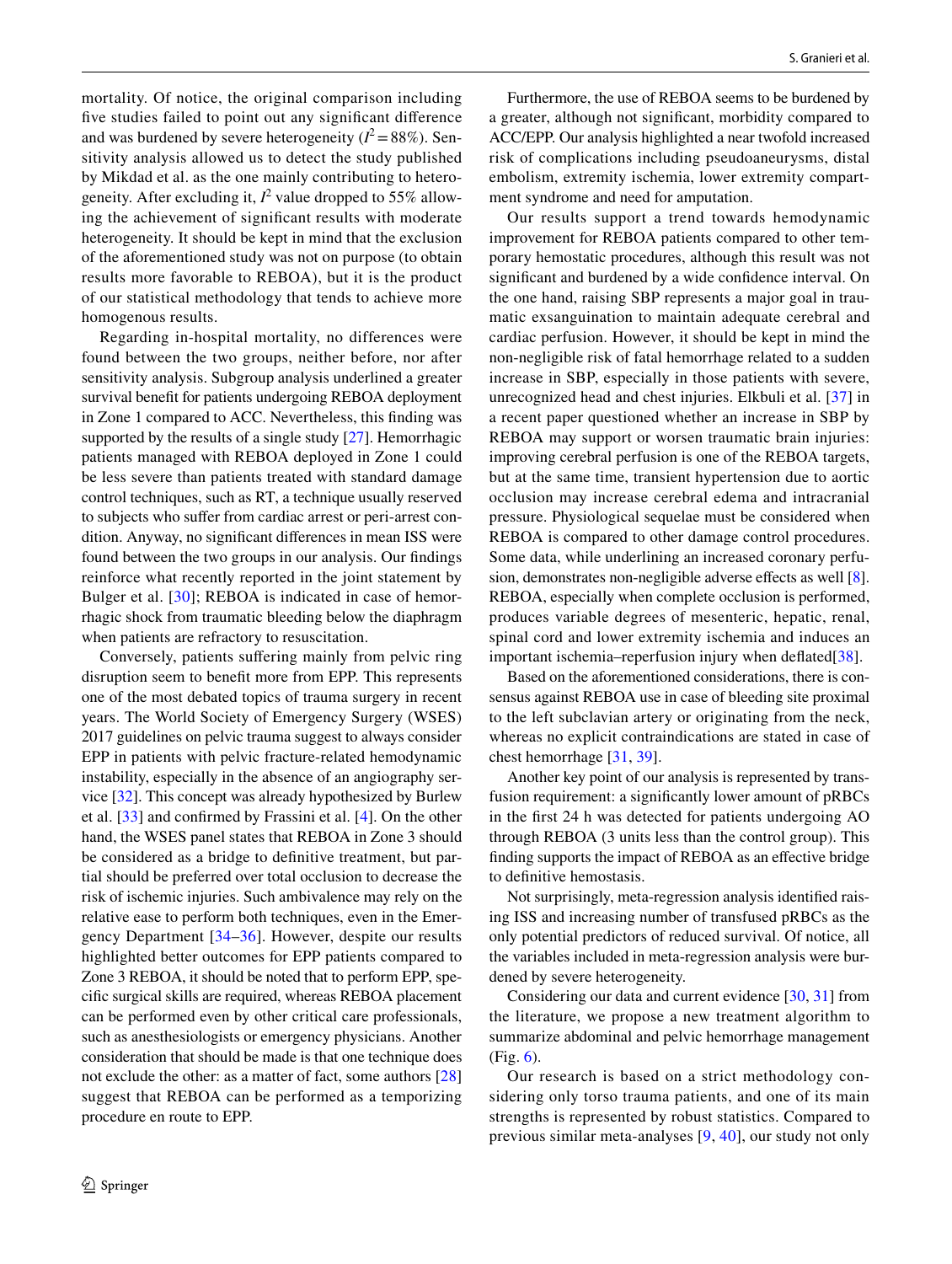

<span id="page-10-0"></span>**Fig. 6** Proposal of a new treatment algorithm for REBOA placement in NCTH patients with refractory hemorrhagic shock

focuses selectively on trauma patients but encompasses recent evidences matching survival outcomes of REBOA infated in Zone 3 and EPP patients. To the best of our knowledge, this is the frst meta-analysis providing results of a direct comparison between Zone 1–3 REBOA and ACC-EPP. Similarly, it is the frst to analyze the prognostic efect of diferent variables on survival outcome of patients undergoing AO through REBOA.

However, several limitations need to be underlined. First, the retrospective or observational nature of the studies included, without a random assignment to a treatment arm, contributes to weakening the quality of our results. Furthermore, no high-quality studies ( $NOS \ge 7$ ) were present in the current meta-analysis. On the other hand, it is worth noticing that designing a randomized control trial in the feld of trauma and emergency surgery is extremely challenging. As a matter of fact, it is difficult to obtain similar treatment arms groups because of multiple variables infuencing the outcomes, such as type and combination of injuries, logistics of facilities, availability of hospital services, and of surgical/intensive care expertise. Ethical issues can also be a problem while drafting such kind of RCTs.

Directly connected to the retrospective/observational nature of the studies included is the issue regarding the risk of bias: in almost the totality of the studies included, serious risk of bias was detected in the domain "bias due to confounding". On the other hand, it should be remembered that is extremely rare to fnd a low risk of this kind of bias in non-randomized studies. Furthermore, even though in small proportion  $\left( < 25\% \right)$ , serious risk of bias was detected also in the domain "bias due to deviation from intended intervention".

Another major drawback is represented by the lack of a univocal defnition of "non-responder" patient. Of note, neither in the latest version of ATLS [[41](#page-12-17)], the volume of crystalloids and the exact number of blood units are well defned.

Furthermore, the time elapsed from ED admission to AO may afect the survival outcome of NCTH patients, but unfortunately, this kind of information is often missing across available publications.

Finally, the wide heterogeneity of included studies burdens the quality of our results. Despite the strict selection criteria and advanced infuence analysis techniques, the total variation across studies  $(I^2)$  remained moderate. This may refect, besides the unavoidable heterogeneity owing to chance, a prominent efect of systematic diferences between the studies.

Our fndings suggest that patients sufering from NCTH undergoing AO through REBOA may have an improved survival over the frst 24 h. However, considering inhospital mortality, no survival advantage was detected in comparison to the control group.

Moreover, considering the subset of patients with isolated pelvic injuries, Zone 3 REBOA may have a worse survival trend compared to EPP. Nevertheless, it should be observed that these results are not signifcant and based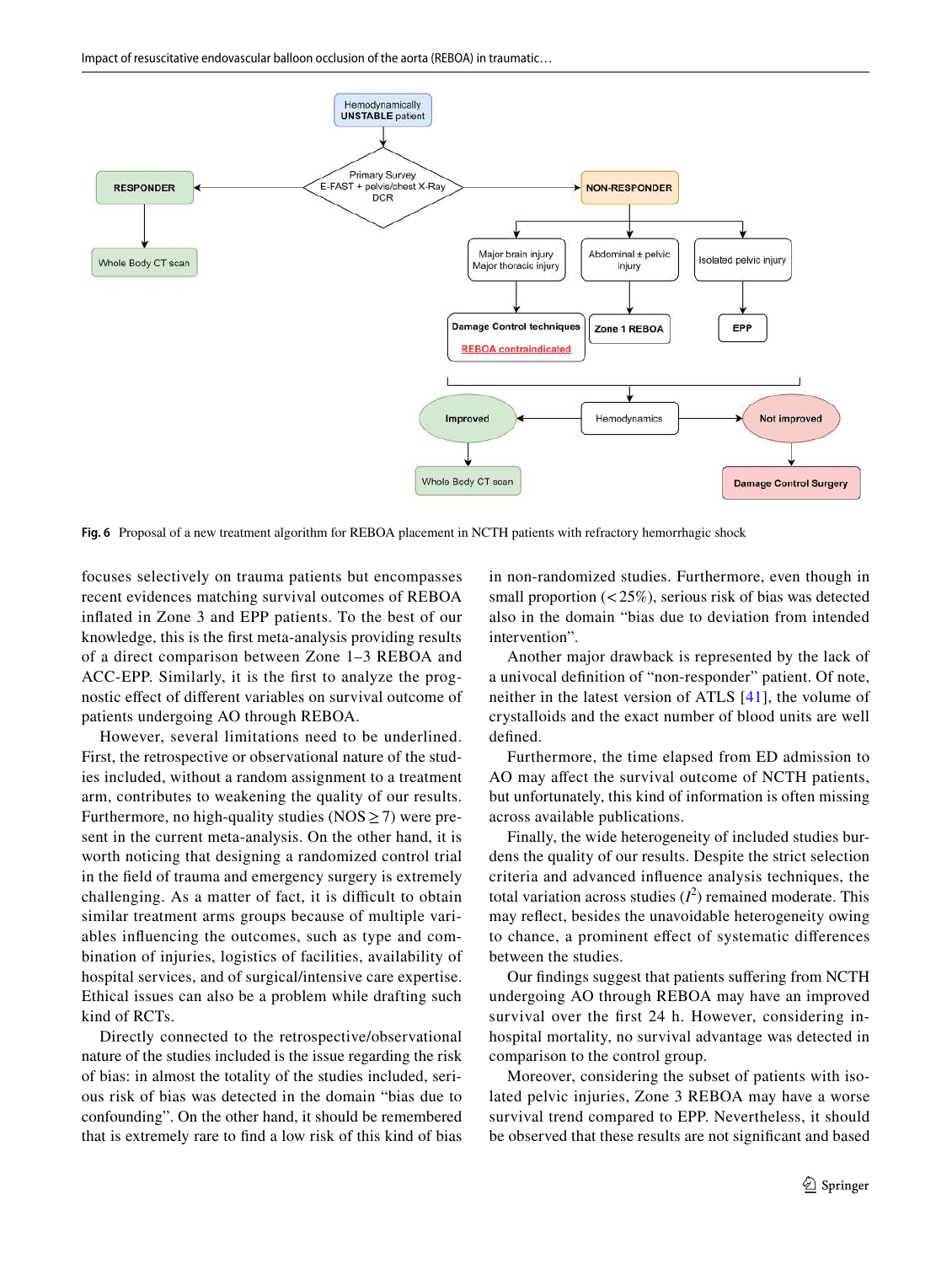on the pooled results of only three studies for a total 466 patients. Furthermore, mortality in pelvic ring fractures is multifactorial and often not only related to pelvic hemorrhage alone.

### **Conclusions**

Due to the limited number, the high risk of bias (at least in several domains) and the wide heterogeneity of the included studies, we retain our fndings should be interpreted with extreme caution. Based on all these considerations, it may be worth reading the present study as supporting the noninferiority of REBOA compared to open aortic occlusion rather than its superiority.

In this setting, REBOA may be considered as a frst-line treatment option in case of multiple sites subdiaphragmatic hemorrhage in the presence of refractory hemodynamic instability. Nevertheless, the management of REBOA patients needs the expertise and the resources of tertiary referral trauma centers.

**Supplementary Information** The online version contains supplementary material available at<https://doi.org/10.1007/s00068-022-01955-6>.

**Author contributions** SG, SF, and AB designed the study; SG collected data, performed statistical analysis, and drafted the manuscript; SF, AB and SP collected data and participated in drafting the manuscript; AC, LL, and FB participated in drafting the manuscript; RB drew the original artwork; SC, SDS, MK and CC supervised the study. All authors approved the fnal manuscript.

**Funding** The authors have not received support from any organization for the submitted work.

**Availability of data and materials** The data and code that support the fndings of this study are available from the corresponding author, upon reasonable request.

#### **Declarations**

**Conflict of interest** The authors declare that they have no confict of interest.

**Ethics approval and consent to participate** The present study is a systematic review of the literature and meta-analysis. Due to the retrospective nature of the study, a specifc ethical approval was not deemed necessary.

### **References**

- <span id="page-11-0"></span>1. Kauvar DS, Wade CE. The epidemiology and modern management of traumatic hemorrhage: US and international perspectives. Crit Care. 2005;9:S1–9.
- $\textcircled{2}$  Springer
- <span id="page-11-1"></span>2. Kauvar DS, Lefering R, Wade CE. Impact of hemorrhage on trauma outcome: an overview of epidemiology, clinical presentations, and therapeutic considerations. J Trauma Inj Infect Crit Care. 2006;60:S3–11.
- <span id="page-11-2"></span>3. Rabinovici R, Bugaev N. Resuscitative thoracotomy: an update. Scand J Surg. 2014;103:112–9.
- <span id="page-11-3"></span>4. Frassini S, Gupta S, Granieri S, et al. Extraperitoneal packing in unstable blunt pelvic trauma: a single-center study. J Trauma Acute Care Surg. 2020;88:597–606.
- 5. Tötterman A, Madsen JE, Skaga NO, Røise O. Extraperitoneal pelvic packing: a salvage procedure to control massive traumatic pelvic hemorrhage. J Trauma Inj Infect Crit Care. 2007;62:843–52.
- <span id="page-11-4"></span>6. Brenner M, Hoehn M, Rasmussen TE. Endovascular therapy in trauma. Eur J Trauma Emerg Surg. 2014. [https://doi.org/10.1007/](https://doi.org/10.1007/s00068-014-0474-) [s00068-014-0474-.](https://doi.org/10.1007/s00068-014-0474-)
- <span id="page-11-5"></span>7. Moore LJ, Martin CD, Harvin JA, et al. Resuscitative endovascular balloon occlusion of the aorta for control of noncompressible truncal hemorrhage in the abdomen and pelvis. Am J Surg. 2016;212:1222–30.
- <span id="page-11-6"></span>8. Brenner M, Moore L, Dubose J, Scalea T. resuscitative endovascular balloon occlusion of the aorta (REBOA) for use in temporizing intra-abdominal and pelvic hemorrhage: physiologic sequelae and considerations. Shock. 2020;54:615–22.
- <span id="page-11-7"></span>9. Borger van der Burg BLS, van Dongen TTCF, Morrison JJ, et al. A systematic review and meta-analysis of the use of resuscitative endovascular balloon occlusion of the aorta in the management of major exsanguination. Eur J Trauma Emerg Surg. 2018;44:535–50.
- <span id="page-11-8"></span>10. Moher D, Liberati A, Tetzlaff J, et al. Preferred reporting items for systematic reviews and meta-analyses: The PRISMA statement. PLoS Med. 2009;6:e1000097.
- <span id="page-11-9"></span>11. Shea BJ, Reeves BC, Wells G, et al. AMSTAR 2: a critical appraisal tool for systematic reviews that include randomised or non-randomised studies of healthcare interventions, or both. BMJ. 2017. [https://doi.org/10.1136/bmj.j4008.](https://doi.org/10.1136/bmj.j4008)
- <span id="page-11-10"></span>12. Sterne JAC, Hernán MA, McAleenan A, et al. Assessing risk of bias in a non-randomized study. Cochrane Handb Syst Rev Interv. 2019;2:621–41.
- <span id="page-11-11"></span>13. Phillips B, Ball C, Sackett DL. Levels of Evidence and grades of recommendation. Oxf Cent Evid Based Med 1998; 2009.
- <span id="page-11-12"></span>14. Wells G, Shea B, O'Connell D, et al. The Newcastle–Ottawa scale (NOS) for assessing the quality if nonrandomized studies in metaanalyses. 2012. [http://www.ohri.ca/programs/clinical\\_epidemiolo](http://www.ohri.ca/programs/clinical_epidemiology/oxford.asp) [gy/oxford.asp](http://www.ohri.ca/programs/clinical_epidemiology/oxford.asp)
- <span id="page-11-13"></span>15. Wan X, Wang W, Liu J, Tong T. Estimating the sample mean and standard deviation from the sample size, median, range and/or interquartile range. BMC Med Res Methodol. 2014. [https://doi.](https://doi.org/10.1186/1471-2288-14-135) [org/10.1186/1471-2288-14-135.](https://doi.org/10.1186/1471-2288-14-135)
- <span id="page-11-14"></span>16. Higgins JPT, Thompson SG, Deeks JJ, Altman DG. Measuring inconsistency in meta-analyses. Br Med J. 2003;327:557–60.
- <span id="page-11-15"></span>17. Team RC. R: a language and environment for statistical computing. Austria: Team RC; 2019.
- <span id="page-11-16"></span>18. Schwarzer G, Carpenter JR, Rücker G. An introduction to metaanalysis in R. Cham: Springer; 2015.
- 19. Viechtbauer W. Conducting meta-analyses in R with the metafor. J Stat Softw. 2010. [https://doi.org/10.18637/jss.v036.i03.](https://doi.org/10.18637/jss.v036.i03)
- 20. McGrath S, Sohn H, Steele R, Benedetti A. Meta-analysis of the diference of medians. Biometr J. 2020;62:69–98.
- <span id="page-11-17"></span>21. Harrer M, Cuijpers P, Furukawa T., Ebert DD. Doing meta-analysis in R: a hands-on guide. Prot. Lab 2019.
- <span id="page-11-18"></span>22. Abe T, Uchida M, Nagata I, et al. Resuscitative endovascular balloon occlusion of the aorta versus aortic cross clamping among patients with critical trauma: a nationwide cohort study in Japan. Crit Care Critical Care. 2016;20:1–10.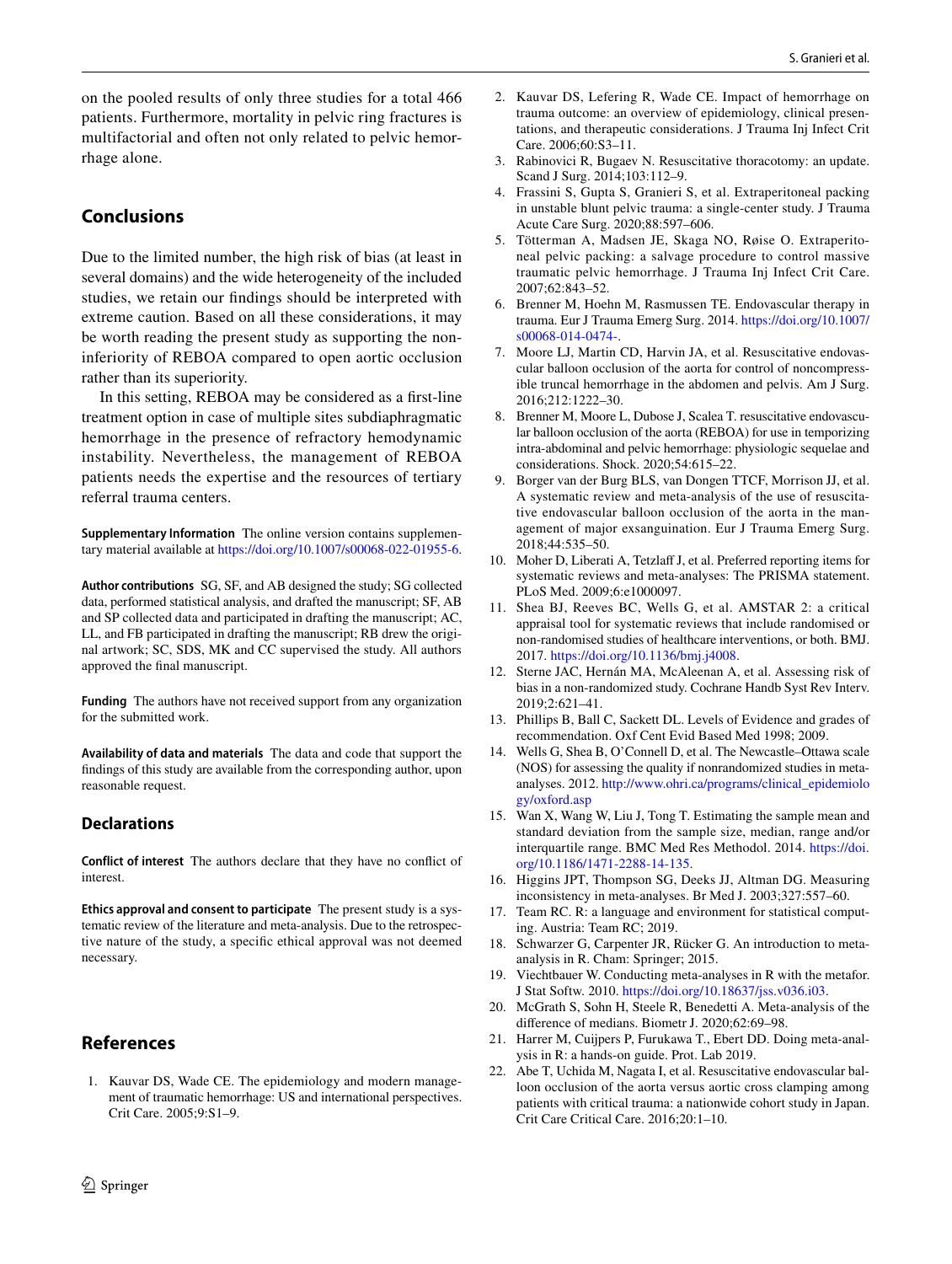- <span id="page-12-2"></span>23. Moore LJ, Brenner M, Kozar RA, et al. Implementation of resuscitative endovascular balloon occlusion of the aorta as an alternative to resuscitative thoracotomy for noncompressible truncal hemorrhage. J Trauma Acute Care Surg. 2015;79:523–32.
- <span id="page-12-6"></span>24. Duchesne J, Costantini TW, Khan M, et al. The efect of hemorrhage control adjuncts on outcome in severe pelvic fracture: a multi-institutional study. J Trauma Acute Care Surg. 2019;87:117–24.
- <span id="page-12-3"></span>25. Asmar S, Bible L, Chehab M, et al. Resuscitative endovascular balloon occlusion of the aorta vs pre-peritoneal packing in patients with pelvic fracture. J Am Coll Surgeons. 2021;232:17- 26.e2.
- <span id="page-12-5"></span>26. Bukur M, Gorman E, DiMaggio C, et al. Temporal changes in REBOA utilization practices are associated with increased survival: an analysis of the AORTA registry. Shock. 2021;55:24–32.
- <span id="page-12-1"></span>27. Henry R, Matsushima K, Henry RN, et al. Validation of a novel clinical criteria to predict candidacy for aortic occlusion: an aortic occlusion for resuscitation in trauma and acute care surgery study. Am Surg. 2020;86:1418–23.
- <span id="page-12-4"></span>28. Mikdad S, van Erp IAM, El MM, et al. Pre-peritoneal pelvic packing for early hemorrhage control reduces mortality compared to resuscitative endovascular balloon occlusion of the aorta in severe blunt pelvic trauma patients: a nationwide analysis. Injury. 2020;51:1834–9.
- <span id="page-12-0"></span>29. Frassini S, Gupta S, Granieri S, et al. Emergency management of pelvic bleeding. J Clin Med. 2021;10:129.
- <span id="page-12-7"></span>30. Bulger EM, Perina DG, Qasim Z, et al. Clinical use of resuscitative endovascular balloon occlusion of the aorta (REBOA) in civilian trauma systems in the USA, 2019: a joint statement from the American College of Surgeons Committee on Trauma, the American College of Emergency Physicians, the National Association of Emergency Medical Services Physicians and the National Association of Emergency Medical Technicians. Trauma Surg Acute Care Open. 2019;4:e000376.
- <span id="page-12-14"></span>31. Borger van der Burg BLS, Kessel B, DuBose JJ, et al. Consensus on resuscitative endovascular balloon occlusion of the Aorta: a frst consensus paper using a Delphi method. Injury. 2019;50:1186–91.
- <span id="page-12-8"></span>32. Coccolini F, Stahel PF, Montori G, et al. Pelvic trauma: WSES classifcation and guidelines. World J Emerg Surg. 2017;12(5):10– 11.<https://doi.org/10.1186/s13017-017-0117-6>
- <span id="page-12-9"></span>33. Burlew CC, Moore EE, Stahel PF, et al. Preperitoneal pelvic packing reduces mortality in patients with life-threatening hemorrhage due to unstable pelvic fractures. J Trauma Acute Care Surg. 2017;82:233–42.
- <span id="page-12-10"></span>34. Romagnoli A, Teeter W, Pasley J, et al. Time to aortic occlusion: it's all about access. J Trauma Acute Care Surg. 2017;83:1161–4.
- 35. Hilbert-Carius P, McGreevy D, Abu-Zidan FM, et al. Successfully REBOA performance: does medical specialty matter? International data from the ABOTrauma Registry. World J Emerg Surg. 2020. <https://doi.org/10.1186/s13017-020-00342-z>.
- <span id="page-12-11"></span>36. Reitano E, Granieri S, Frassini S, et al. Infectious complications of extra-peritoneal pelvic packing in emergency room. Updates Surg. 2021;73:331–7.
- <span id="page-12-12"></span>37. Elkbuli A, Kinslow K, Sen-Crowe B, et al. Outcomes of resuscitative endovascular balloon occlusion of the aorta (REBOA) utilization in trauma patients with and without traumatic brain injuries: A national analysis of the American College of Surgeons Trauma Quality Improvement Program data set. Surg (United States). 2021;170:284–90.
- <span id="page-12-13"></span>38. Abid M, Neff LP, Russo RM, et al. Reperfusion repercussions: A review of the metabolic derangements following resuscitative endovascular balloon occlusion of the aorta. J Trauma Acute Care Surg. 2020;89:S39–44.
- <span id="page-12-15"></span>39. Joseph B, Zeeshan M, Sakran JV, et al. Nationwide analysis of resuscitative endovascular balloon occlusion of the aorta in civilian trauma. JAMA Surg. 2019;154:500.
- <span id="page-12-16"></span>40. Manzano Nunez R, Naranjo MP, Foianini E, et al. A meta-analysis of resuscitative endovascular balloon occlusion of the aorta (REBOA) or open aortic cross-clamping by resuscitative thoracotomy in non-compressible torso hemorrhage patients. World J Emerg Surg. 2017. [https://doi.org/10.1186/s13017-017-0142-5.](https://doi.org/10.1186/s13017-017-0142-5)
- <span id="page-12-17"></span>41. Ramenofsky M, Bell R. ATLS: advanced trauma life support 10th Edition. Advanced trauma life support-ATLS. 2018.

# **Authors and Afliations**

**Stefano Granieri[1](http://orcid.org/0000-0001-9167-3400) · Simone Frassini2,5 · Stefania Cimbanassi3 · Alessandro Bonomi4,6 · Sissi Paleino1,4 ·**  Laura Lomaglio<sup>1</sup> · Andrea Chierici<sup>1,4</sup> · Federica Bruno<sup>1</sup> · Raoul Biondi<sup>7</sup> · Salomone Di Saverio<sup>8</sup> · Mansoor Khan<sup>9</sup> · **Christian Cotsoglou<sup>1</sup>**

Simone Frassini simone.frassini01@universitadipavia.it Stefania Cimbanassi stefania.cimbanassi@ospedaleniguarda.it Alessandro Bonomi alessandro.bonomi@unimi.it Sissi Paleino sissi.paleino@unimi.it Laura Lomaglio laura.lomaglio@asst-brianza.it Andrea Chierici andrea.chierici@unimi.it Federica Bruno federica.bruno@asst-brianza.it Raoul Biondi raoul.biondi@gmail.com Salomone Di Saverio salomone.disaverio@uninsubria.it Mansoor Khan mansoorkhan@nhs.net Christian Cotsoglou christian.cotsoglou@asst-brianza.it <sup>1</sup> General Surgery Unit, ASST Brianza, Vimercate Hospital, Via Santi Cosma e Damiano, 10, 20871 Vimercate, Italy <sup>2</sup> University of Pavia, Corso Str. Nuova, 65, 27100 Pavia, Italy <sup>3</sup> Emergency and Trauma Surgery, ASST Grande Ospedale Metropolitano Niguarda, Piazza dell'Ospedale Maggiore, 3, 20162 Milan, Italy